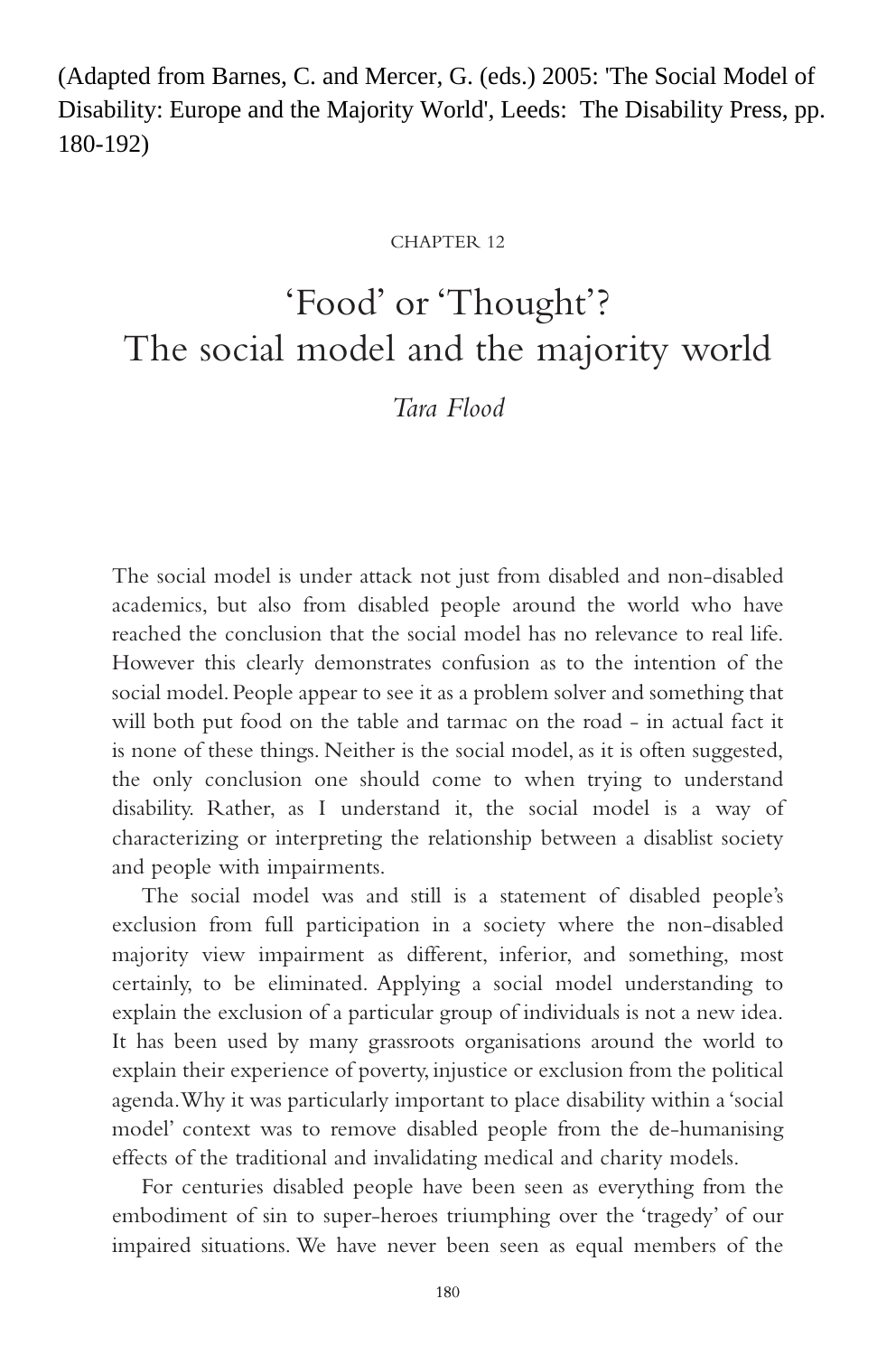human race and more often than not every effort is made to exclude us from social, economic, educational and political opportunities. Society is organised in such a way as to limit our participation and to measure the value and status of each of its members by economic and normalized standards. It is no wonder disabled people are positioned somewhere on the outermost fringes.

Social model thinking was first used to explain the situation of disabled people, by Paul Hunt (1966). His ideas were developed some ten years later by UPIAS (Union of the Physically Impaired Against Segregation) (1976). But it was not until 1983 that the disabled academic, Mike Oliver, described the ideas that lay behind the UPIAS definition as the 'social model of disability'. For disabled people in the UK the social model was the key to our politicisation. It allowed a common space from which to develop politicised actions and theories to explain our experience of exclusion, discrimination and oppression. Even now, for many disabled people, discovering the social model can feel like a liberating factor. I did not find out about the social model until my early thirties, but I remember distinctly that it was like a light switching on no more accepting society's lies about the tragedy of my life - bring on political activism!

# **The beginnings of an international movement of disabled people**

Internationally, discussions and interpretations about disabled people's experience of exclusion started to take shape during the 1960s and 1970s with the rise of the Independent Living movement in the US and in European countries such as Sweden. Disabled people were tired and frustrated by the 'specialness' of service provision and considered their access to essential services controlled by non-disabled people as the key to their oppression. Service provision, until this point, was deeply medicalised and often institution-based. Disabled people were viewed as passive recipients of state funded care with little or no opportunity for flexibility or influence. The philosophy of independent living was, and is, about the empowerment of the individual through the taking of choice and control in their life. It is about recognising that the disabled individual's rights as a human being are equal to those of the non-disabled majority. Most importantly it is about social action and social change - a recognition of our rights as human beings as the route for the implementation of that social action and social change.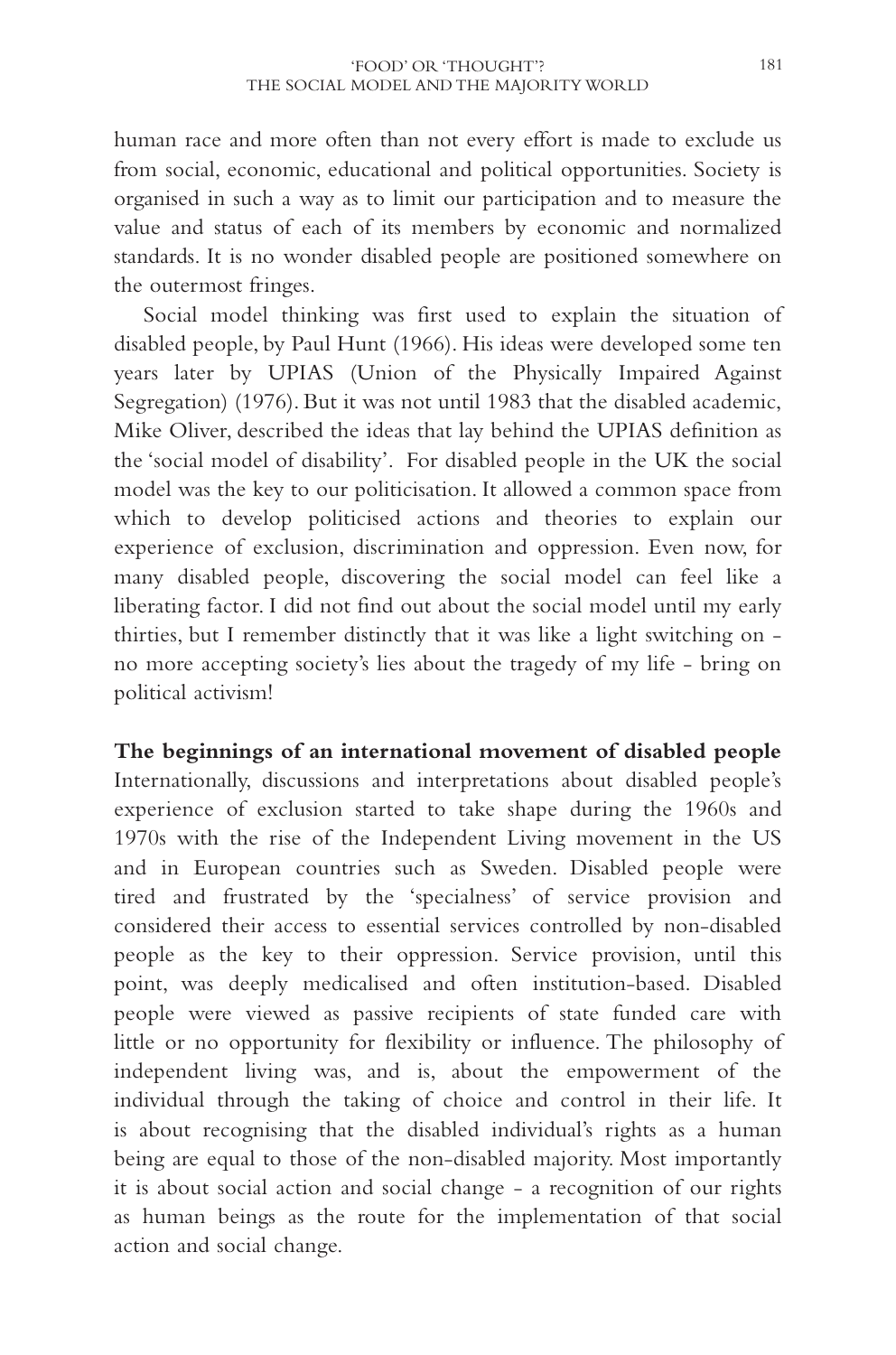# **Is the social model international?**

Is the social model as relevant to disabled people in the South as it is for those of us who live in the North? Is it imperialistic of those of us living in the North to impose social model thinking on disabled people in the South (Stone 1999) and does the concept of disabilism transfer across countries and continents? The truth is that the social model is as relevant to disabled people in London as it is to disabled people living in Lusaka. Why? Because it focuses on the commonality of our exclusion, rather than the traditional approach of seeing impairment as the problem, or the result of 'sin'. What may be different are the cultural and attitudinal barriers, systems and structures that are designed to keep disabled people out. Some societies are more accepting of disabled individuals, whereas others are deeply repressive and many more are indifferent to their disabled citizens. For many countries in the majority world, cultural influences are much greater than the medical influences of the North. Therefore Disabled People's Organisations (DPOs) must battle against traditional myths that state disabled people are everything from the embodiment of hereditary evil to the cure for HIV/AIDS.

#### **The social model and international agencies**

International agencies that do disability-related work, such as the WHO (World Health Organization) have done very little to change the traditional perception of disability which sees disability and impairment as a health and welfare issue. It's only in the last three years, and after ten years of discussion, that the WHO have revised the ICIDH (International Classification on Impairments, Disabilities and Handicaps) to include the disabling impact of the environment on people with impairments. The new ICIDH or ICF (International Classification for Functioning, Disability and Health) is far from perfect, but it is a move in the right direction (Hurst 2000). It will of course take years for the new classification to be implemented at all levels and for a culture shift away from a medicalised approach to disability, to recognition of the negative impact of an inaccessible environment. Unfortunately the situation around an international change in attitude has not been helped by the recent adoption of a health measurement called DALYS (Disability Adjusted Life Years) by bodies such as the World Bank (Russell 2003). DALYS focus on a 'cost benefit' analysis on impairment. Such measurement only serves to reinforce the negative assumptions made about our lives.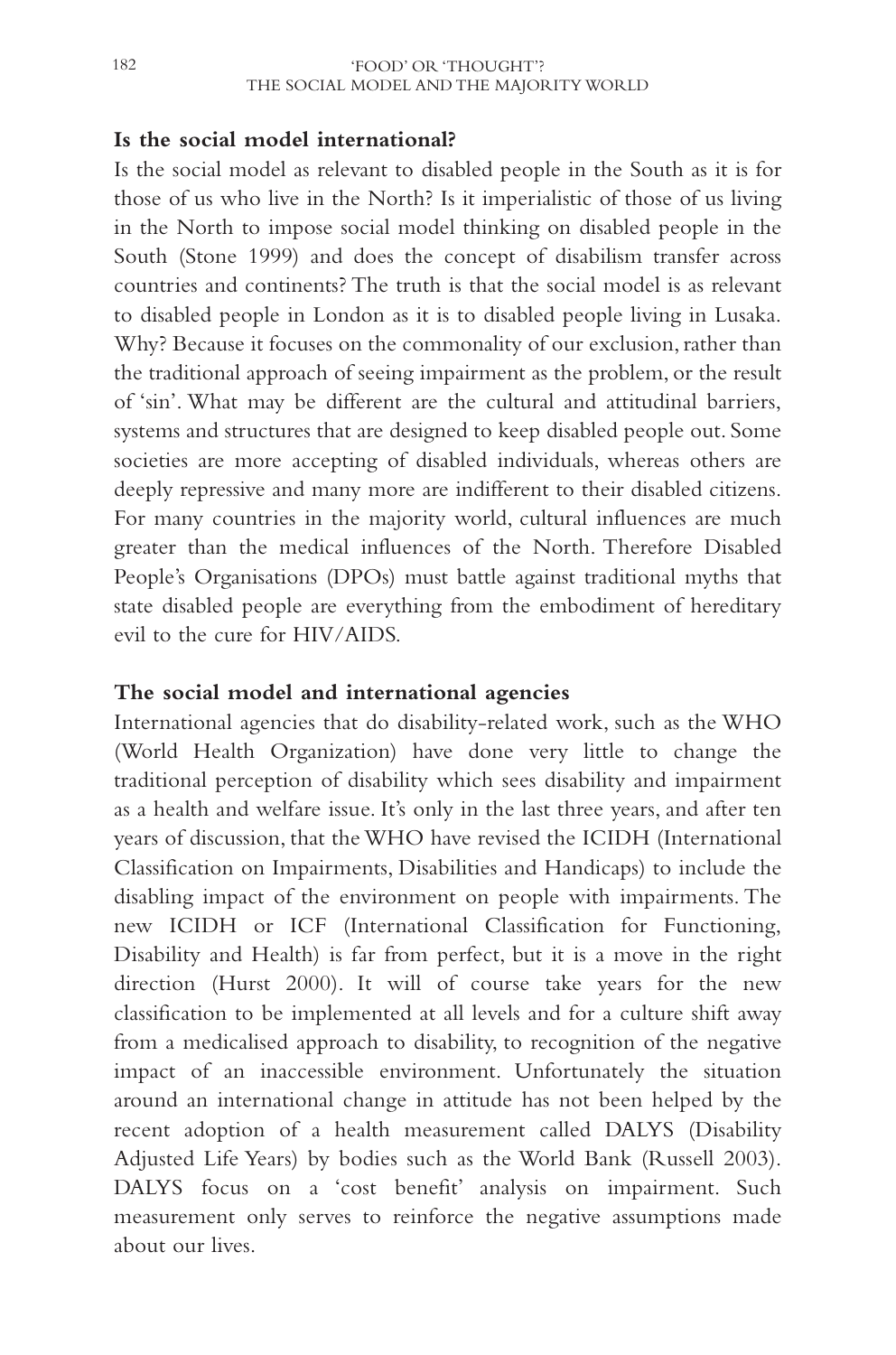Conservative estimates indicate that there are approximately 600 million disabled people, the majority of whom live in countries in the majority world (UN 1990).Taking this into account, it is extremely hard to understand why it is that disabled people are absent from the text of international human rights instruments. In fact the only United Nations (UN) Convention to mention disability at all is the Convention on the Rights of the Child. Disabled people are conspicuous by our absence from the other conventions and indeed the Universal Declaration of Human Rights elaborated in 1948 confines disabled people within the category of 'and others'.

However in 1980, after years of lobbying by disabled people, the UN General Assembly declared 1981 International Year of Disabled Persons. During 1981 a resolution was passed that 1982 to 1993 would be a UN Decade of Disabled Persons that would deliver on the World Programme of Action Concerning Disabled Persons. For the first time the UN demonstrated a commitment to take steps to addressing the worldwide situation of disabled people or the 'silent emergency' as described by UN Secretary General, Perez de Cuellar.

By 1993 *The Standard Rules on Equality of Opportunities for Persons with Disabilities* had been adopted by the UN, in response to calls for a thematic legally binding human rights convention, from the international disabled people's movement. At the time the Standard Rules felt like a real breakthrough because disabled people thought that they were a framework that would create an implicit moral and political commitment from each member state to adopt measures to assure equality of opportunities. Unfortunately some 10 years down the line, the Standard Rules, because they have no basis in international human rights law have resulted in, at best, patchy implementation.

**The social model and the international movement of disabled people** The social model is a catalyst - a driver for social action and social change and for disabled people coming together to form their own organisations - working together to identify the barriers to their full and equal participation - and the creation of an action plan for social change.

For disabled people living in countries in the majority world, their first contact with the reality of these new ideas was in 1980 at a Rehabilitation International (RI) conference in Winnipeg, Canada, to formulate an action plan for the 'International Year of the Disabled' in the following year.The 250 disabled people from 40 different countries who were invited, soon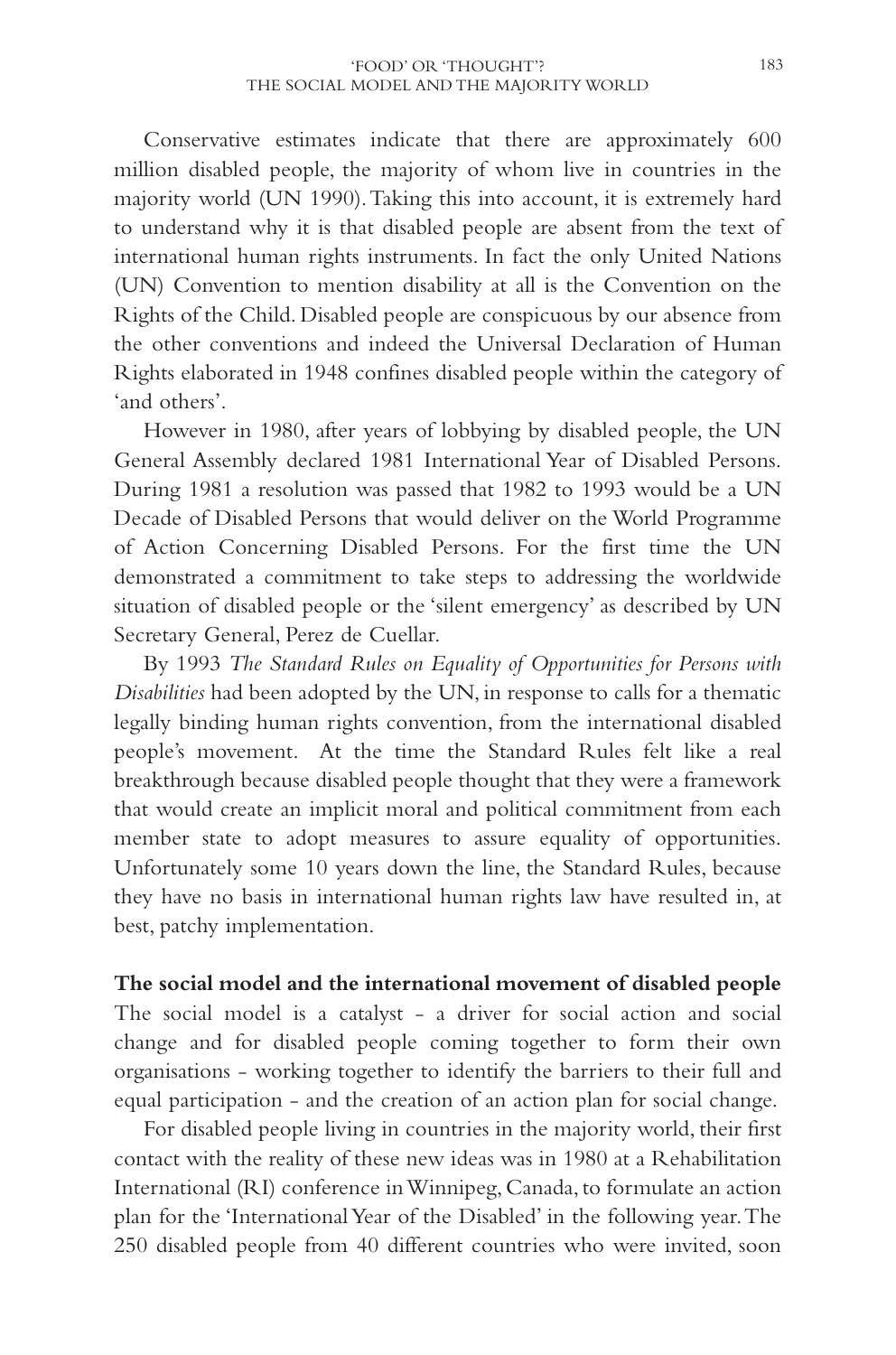realised that there would be no opportunity to be part of discussions, so chose to boycott the conference and hold their own discussions. Disabled Peoples' International (DPI) was born, in 1981, out of this frustration and its founders sent a clear message to bodies such as RI that never again would it be acceptable for discussions about disabled people to take place without our full and equal participation. Some international organisations of disabled persons already existed at this point, but they had been set up to work on impairment specific issues and were individually campaigning to get disability rights onto the international agenda. None as yet had consultative status with international bodies such as the UN.

At its first congress in 1981, founder members of DPI set out a Manifesto for change which called on:

disabled people all over the world to unite in organisations of their own and to join DPI in a common struggle for full participation and equality with our fellow citizens (DPI 1981).

DPI's Manifesto set out a set of Basic Rights which included key demands for a right to independent living, a right to economic security and a right to influence.Disabled people were no longer prepared to accept non-disabled experts speaking for them and for the continued exclusion of disabled people from debates and discussions about our lives. DPI through its membership was committed to disabled people being 'where the power is and where important political decisions are made' (Malinga 2002). And so the slogan 'Nothing about us - without us' was born.

This ethos was the message that delegates took back to their own countries.They did not use social model language but the essence was the same - social action and social change. For many countries, particularly those in Africa and Asia, grassroots organisations have been battling, for years, against the ghosts of a colonial past and more recently, the western world agendas of the development agencies.Above all, for disabled people in these countries, the greatest battle has always been about day-to-day survival.

Ironically for many disabled people, in the South one of the greatest barriers to their empowerment, and ultimately their survival is the very aid agencies that secure millions from funders to support development work. Traditionally, development and aid has been seen as the attempt by those who have, to give to those who have not. Aid and development agencies have, historically, given money, time and expertise based on their experience in more 'developed' countries. Although there is now a better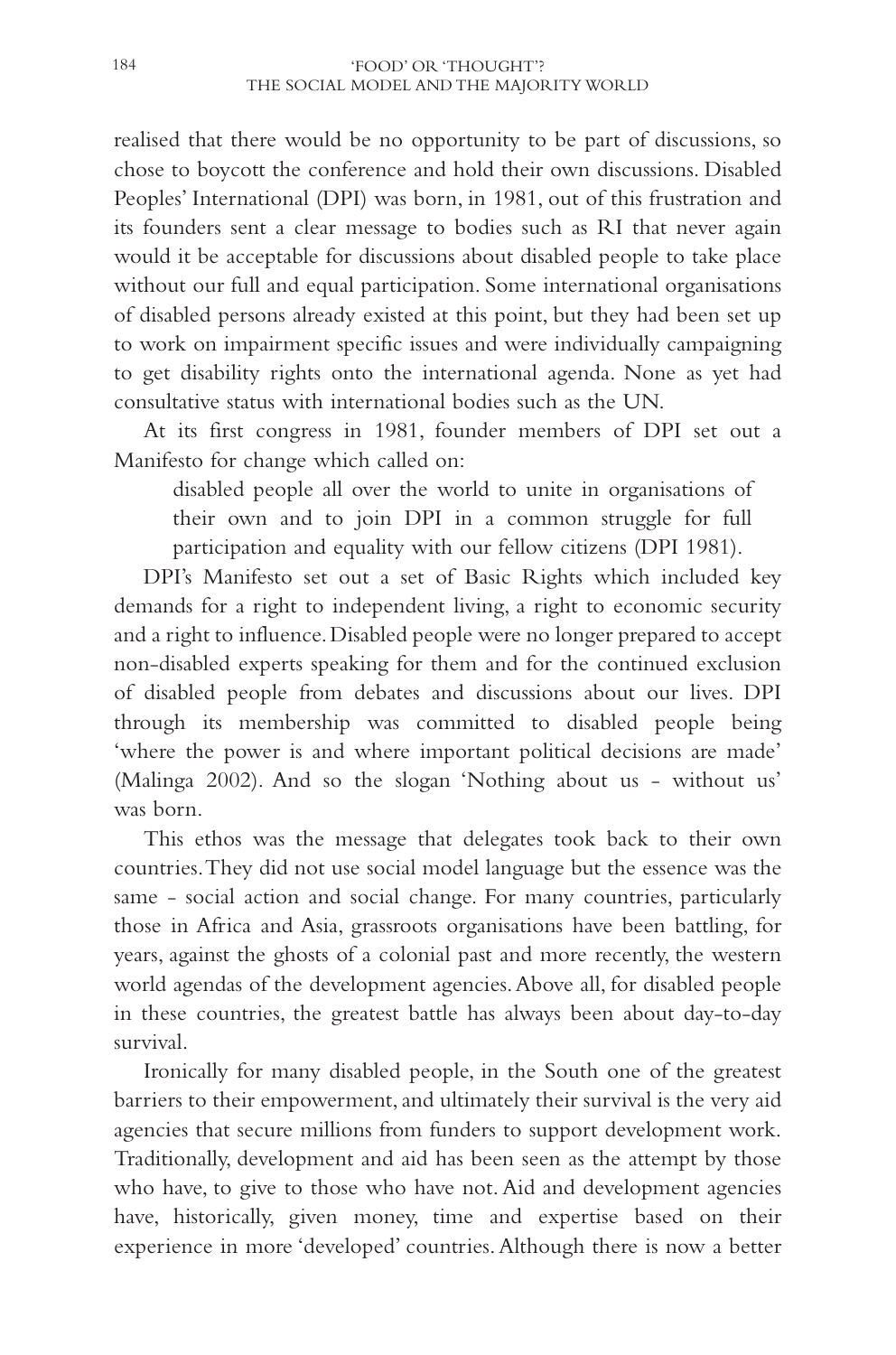understanding by those involved, that they should bring their expertise to good use in locally appropriate ways, and that development must be led by the people themselves, as far as disability is concerned, it is usually the case that traditional habits die hard.

Disability projects are still, in the main, paternalistic, medically based, exclusive and controlled by non-disabled people. In many cases agencies are still working with organisations that treat disabled people as passive receivers of charitable services, rather than working directly with, and being led by disabled people. As Joshua Malinga (past President of DPI) has said:

when you (funding agencies) come to us please make sure you consult with us and find out exactly what our needs are and provide permanent solutions and not palliatives (Malinga 1981).

Some development and aid agencies have, in a very cynical move, taken on the language of disability rights and the social model, but continue to consider non-disabled people as experts when it comes to disabled people and our issues. Unfortunately for groups of disabled people based in rural communities in majority world countries, challenging such practices is almost impossible.After all these agencies are often gatekeepers to capacitybuilding opportunities and vital sources of funding.

There is some good collaborative work being done with the support of development and aid agencies and some are genuinely wanting to work within a social model paradigm - 'mainstreaming' is the new buzz word in development. But for some agencies, such as United Nations' Children's Fund (UNICEF), mainstreaming disability issues has effectively meant that disability issues fall off the international rights agenda. In fact some are more interested in prevention and rehabilitation than human and civil rights. In the case of UNICEF there is no longer anyone who has the sole responsibility for ensuring disabled children remain a priority issue. No surprise then that disabled children continue to remain invisible in policy documents and strategy papers looking at the situation of children generally.

To mainstream disability, development and aid agencies must ensure that they take a holistic approach to issues such as poverty reduction. Agencies must ensure that the monitoring and evaluation of projects are based on an assessment of environmental impacts and the barriers overcome, as well as on individual progress. Without taking a holistic approach to this process, the emphasis will continue to remain on changing individuals rather than changing society as a whole.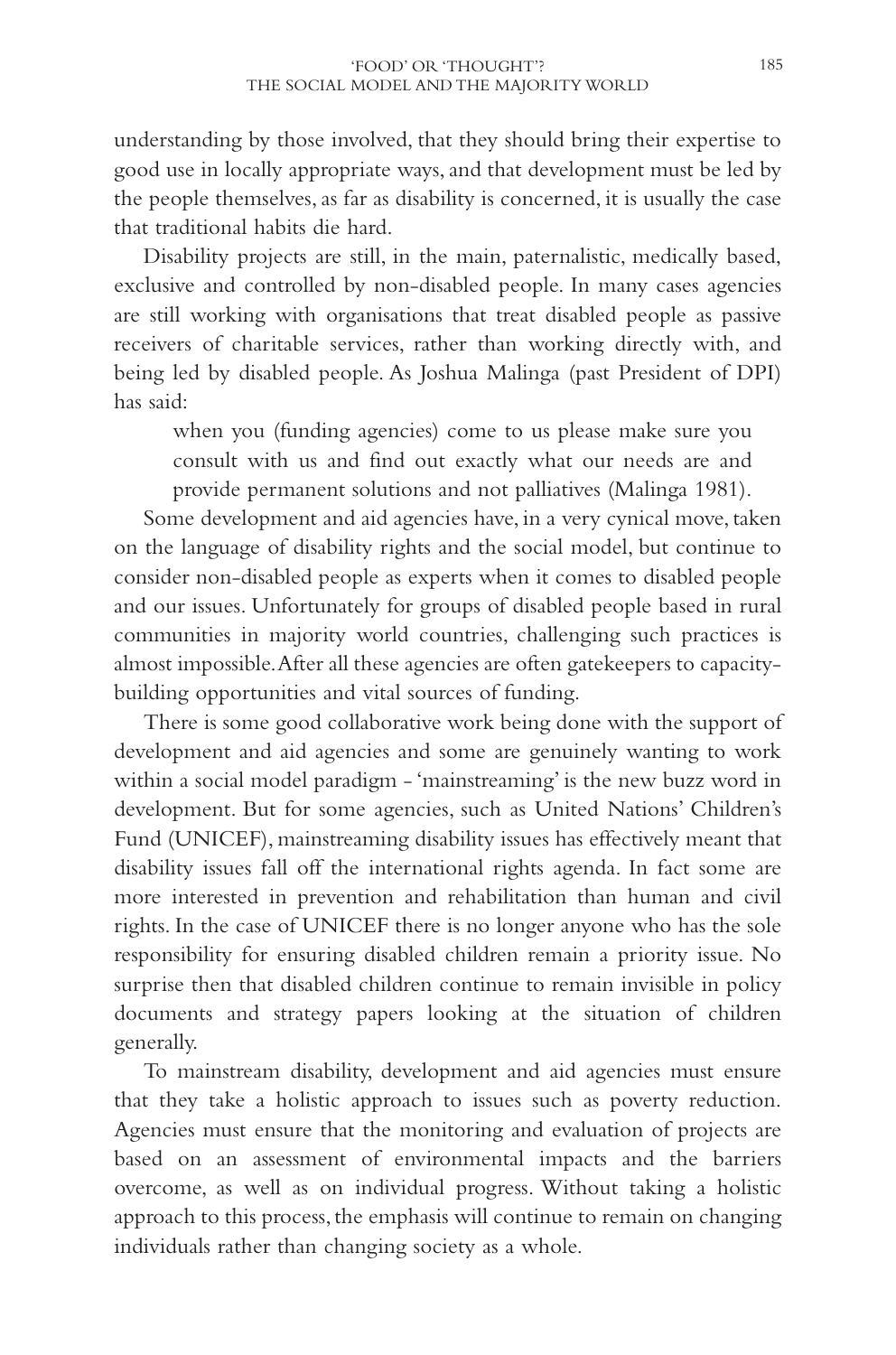# **The social model in action**

The social model of disability, as I have already said, is facing its own battle for survival. Since Oliver (1983) first coined the phrase back in the early eighties the social action to create social change element of the social model has been somewhat overshadowed by circular academic debate about its irrelevance to particular groups of disabled people or debates about the social model's 'failure' to recognise the impact of impairment related issues.As Oliver says:

we have spent too much time talking about the social model....

and not devoted enough attention to actually implementing or attempting to implement it in practice (Oliver 2004).

Across the world I think there is a very different story going on. The best way to illustrate this is by giving some examples where disabled people living in majority world countries have identified the barriers to their participation and what action they have taken to effectively create social change.

I have recently returned from Mexico where I visited a project called Projimo, a rural Community-based rehabilitation (CBR) programme run by disabled people.The Projimo project was started in the early 1980s, in response to the lack of healthcare support for disabled children in a remote village in the Sierra Madre mountains. Initial support and advice came from David Werner, a disabled American from California, who had been involved in the independent living movement. News of the project soon spread and disabled adults and children began to arrive from every part of Mexico. Many of the disabled people who initially came to Projimo for CBR have ended up staying to help others. Since then Projimo has changed and developed the services and support it provides.They currently make a wide range of mobility devices such as wheelchairs, tricycles, artificial legs and accessible toys and aids for disabled children. It has now moved to a small village called Coyotitan and the disabled people living and working in Projimo are an integral part of village life.

I am delighted to say that my visit to Projimo was everything I expected and more. Its strength is that it is run entirely by disabled people, but more than this, it is a community of about thirty people, disabled and nondisabled, people raising families, people of all ages, visitors staying there for CBR and then sometimes people like me, desperately trying to learn Spanish. The main part of their work is taken up with hand-made costeffective solutions to the mobility needs of disabled children and adults who arrive on Projimo's proverbial 'doorstep' with nowhere else to go.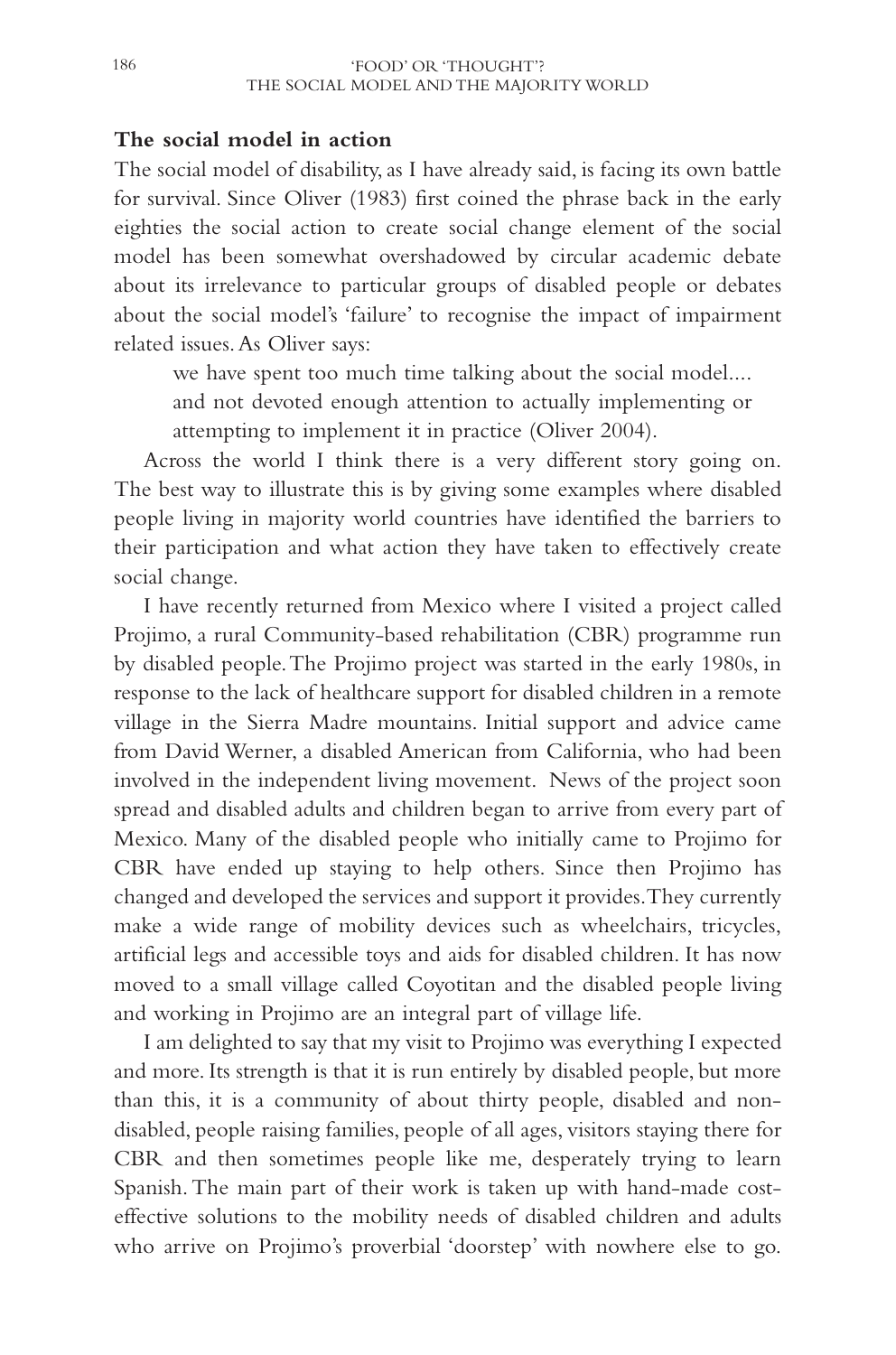The more subtle stuff goes on virtually unnoticed. I met a fantastic young boy, Moises, who has been at Projimo for rehabilitation for about a year. Moises is seven, and attends the village school. He has incredible confidence in his future potential quite clearly gleaned from his time spent with other disabled people. This is also the case for families of disabled children visiting the project and for the local community, whose children play with the disabled children at Projimo because that is where the swings are!

However Projimo is not perfect. How could it be, it is run by human beings. For example the group of disabled people who live and work there are mostly people with physical impairments. Projimo is run by a core of strong and capable disabled women and there is the risk, as has happened elsewhere, that those whose voices are not as strong, or perhaps those who have greater personal assistance needs, are not heard. However, it was incredible to see, in a country were there is very little welfare support or social provision, a group of disabled people getting on and doing it for themselves - working and supporting themselves and others. Projimo gives a clear message that disabled people are our own experts and can and should have choice and control.This has also been the message throughout each of the books published by Projimo's founder, David Werner (1998). When I met David he told me that they did not want people to copy the work being done at Projimo but to use the ethos of 'Nothing About Us Without Us' when thinking about their own situation.

Projimo is in essence the social model in action and in a world where 98% of disabled people living in developing countries have no access to any form of rehabilitation, Projimo is an outstanding example of disabled people taking control. I have no doubt that my suggestion that a rehabilitation programme could ever be considered a good example of the social model in action, will be criticised by some people reading this chapter. I would argue that again those taking this stance are confused about the original intention of defining disability within a social context. In my reading, the social model supports any self-help activity controlled and supported by disabled people which shifts the cause of disability away from the individual and places it within the exclusionary nature of a disablist society.The social model does not deny the need for appropriate medical interventions (Campbell and Oliver 1996) but the key is what constitutes 'appropriate' - for example, who is controlling the intervention? Back in 1981, disabled people, who started Projimo, identified the main barriers to their participation as the lack of healthcare and assistive devices.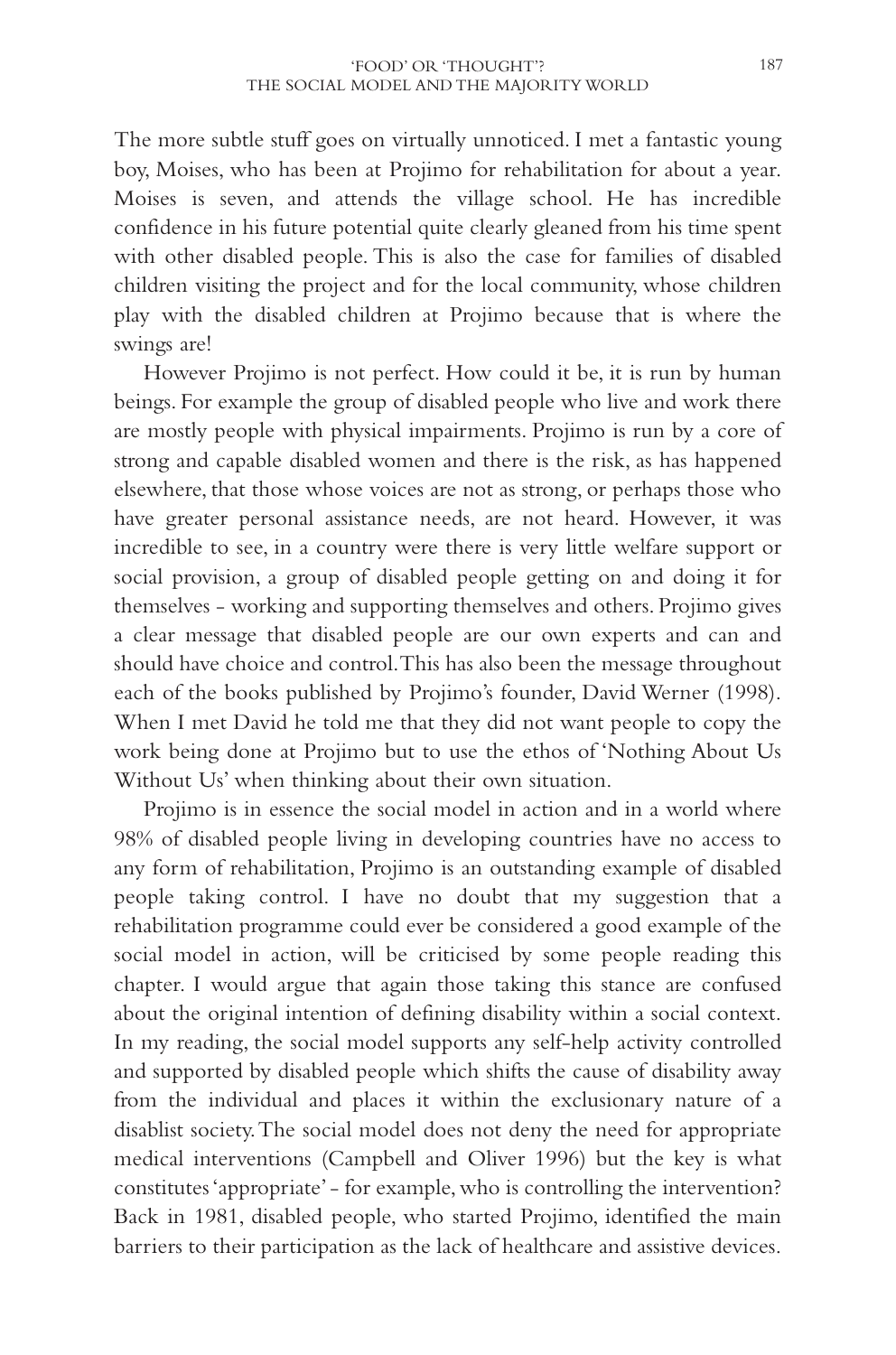They then turned their interpretation of their particular situation into practice by making what was needed themselves and providing the necessary and 'appropriate' services themselves.

Another example of the social model in action is the SHAP (Self-help Association of Paraplegics) in Soweto in South Africa (Fletcher and Hurst 1995). This project was started by Friday Mandla Mavuso, who after becoming disabled during the struggles against apartheid, discovered that the lot of a disabled person was not good, with very little chance of surviving in such an inaccessible and hostile environment. Friday got together with other disabled people and devised a self-help business development project with the aim of creating employment for disabled people.After initial start-up funding, the SHAP project found markets for their products and began building on their original idea of taking action for themselves.Twenty years on SHAP, to all intents and purposes a Centre for Independent Living, still provides employment opportunities and all managerial positions are held by disabled people, but now SHAP is also involved in community initiatives to improve access to health, education, public transport and housing. They have also found the time to set up a choir of local disabled people which has made a number of successful records.

Through DAA's recent 'Rights for Disabled Children' project we have found some good and positive examples where disabled children are using social model understanding to push for their greater inclusion. One such example is the work being done by the Cambodian Disabled Peoples' organisation which supports the inclusion of deaf children into mainstream education. Until CDPO's Deaf Development programme (DDP) (Lansdown 2001), those deaf children who did have the opportunity to go to school were given no support to enable them to follow lessons. Mainstream schools did not recognise sign language and so the children were excluded from learning and often became targets for bullying. Many deaf children and adults were already using their own home-grown sign language but nothing had been done to actively teach signing, or to work on recognising sign language at a national level.

After a number of meetings, set up by CDPO, where deaf people of all ages who did sign met others who didn't, the use of sign language started to spread. The DDP has started to train deaf people as sign language teachers.The CDPO also organised a programme where deaf children met and talked with deaf adults who served as role models. Now the DDP has developed to the point where the deaf children are included in mainstream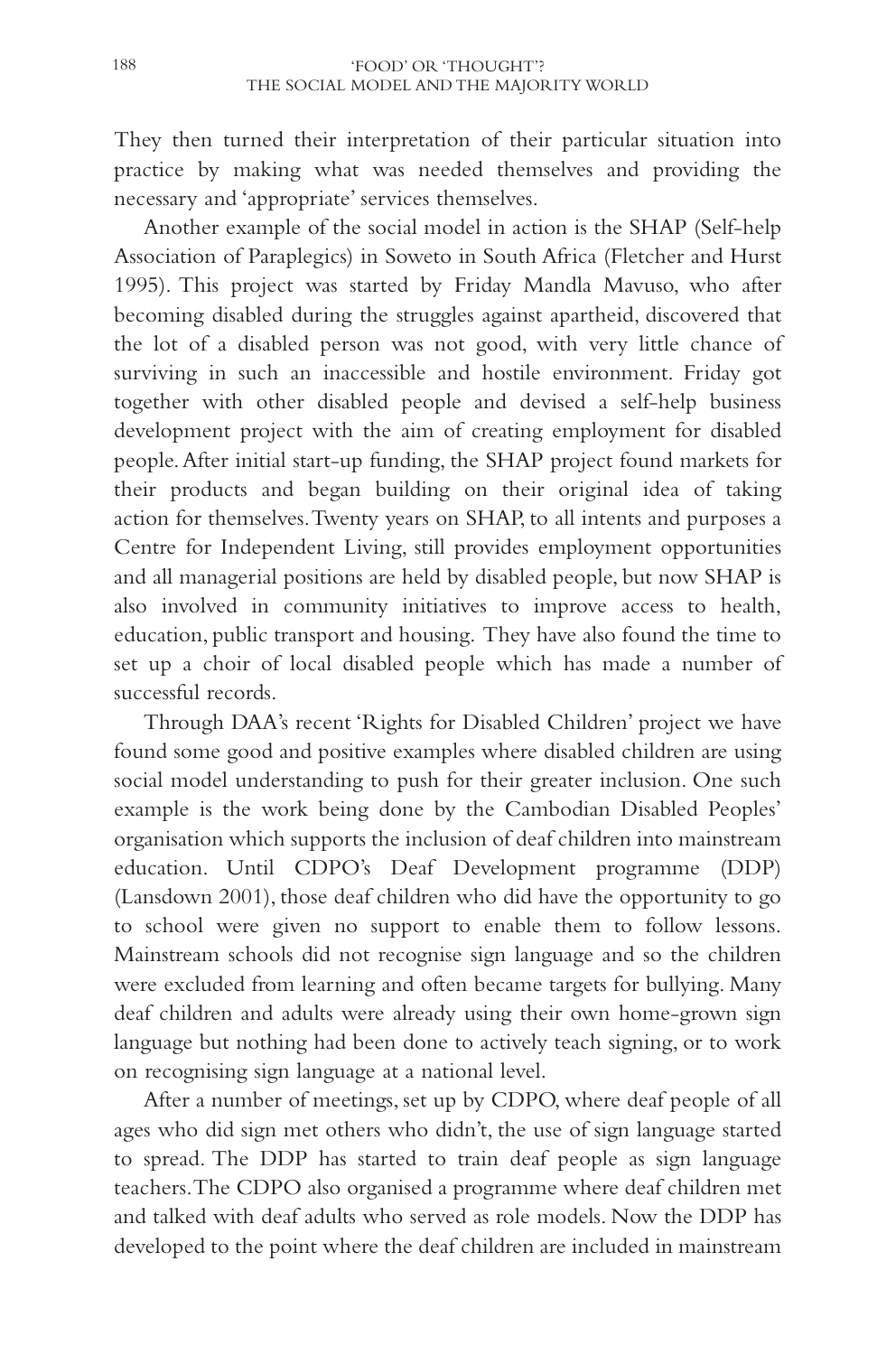education so they are able to learn alongside their non-disabled peers and where sign language is incorporated into the teaching programme.

The last example I am going to give you of what I believe is the social model in action relates again to education. I think that if only 2 per cent of disabled children living in countries in the majority world attend school, then lack of access to education is undoubtedly one of the greatest barriers.The Divine Light Trust, in India, started out, in the 1950s, as a school for visually impaired children. However, after it had been open for a number of years (35 to be precise), the school's Director discovered that only about 5 per cent of visually impaired children throughout India had access to education. It was decided that something radical needed to happen for this to change.

The Divine Light Trust school turned itself into a resource centre training teachers in mainstream education to enable disabled children with visual impairments to be fully included into their neighbourhood schools. The outcome, of course, is not just that now many more children have access to educational opportunities, but also such an approach makes segregated education provision redundant.

At the heart of the social model is the understanding that until disabled people are part of the fabric of society then we will continue to be excluded and treated as 'other'. I have talked about some of the work being done in Mexico, South Africa, India and Cambodia but the fact is groups of disabled people across the majority world are using social model thinking in their daily lives.

Quite exceptionally, two countries, South Africa and Uganda have achieved the social model within their political systems, and in the case of South Africa, have actually articulated it in a White Paper on Disability. (Office of the Deputy President 1997).The South African Government's Integrated National Disability Strategy White Paper 'provides a vision and coherent value structure for driving disability issues in government and society' (Matsebula 2003). It is interesting to note that both these political approaches have arisen as a result of their emergence from apartheid, oppression, violence and conflict and an understanding that disabled people are a specific group which has faced social inequality and injustice.

In South Africa, the Office on the Status of Disabled People is in the President's office, is run by disabled people, has executive powers over other departments, including monitoring their use of the statutory 10 per cent of their budgets on disability. Regional sub-offices also only employ disabled people. Disabled people are appointed to leading political jobs and are members of parliament and regional and local authorities.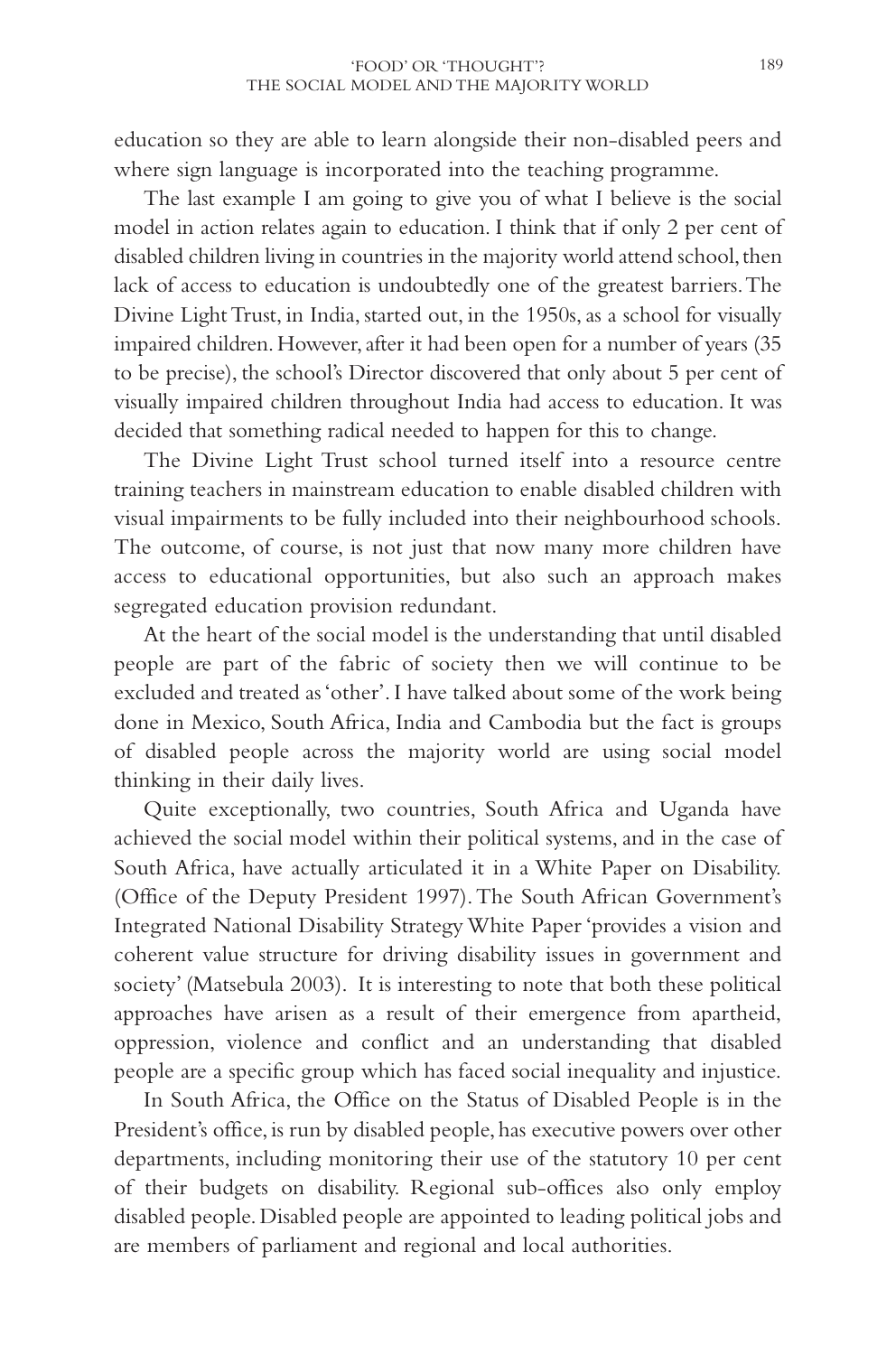In Uganda, the Movement Government, under President Museveni, has assured for disabled people, 5 seats in parliament, one ministerial post and 6,000 local council positions from village to district level. All are elected into their positions by the disabled community.The disabled politicians at all levels have played a significant role in influencing all other public policies, including ensuring that Uganda's recent 'Education for All' legislation stipulates that for the four free places provided by the state for each family, priority must be given to any disabled children. But as Macline Twimyuke, the Executive Director of the National Union of Disabled Persons in Uganda, has rightly said:

Although Uganda boasts the largest number of political representatives of disabled people in government structures in the world, we (disabled people) cannot afford to be complacent. If there is a change of government these advances could be swept away (Twimyuke 2001).

Inevitably, in both these countries, this high level of status of disabled people has not meant an end to poverty and exclusion, any more than it has for the poor non-disabled people. But the understanding of the social model is both articulated in political agreements and implemented in the political systems. This is a far cry from the status of disabled people in other countries around the world!

# **Lessons from majority world interpretations of the social model**

For me, what is clear from the examples I have given is that disabled people in countries in the majority world are taking *social action for social change*. They are getting on with it themselves, either because no one else can or will, or because disabled people have disengaged from those agencies and charities which have traditionally provided western-driven aid, which is both irrelevant and paternalistic. There are very few countries in the majority world where there is any kind of state or social support.The onus is on individuals to identify self-help solutions - the alternative is starvation. For those of us who live in countries where there is some level of welfare support, we are not going to starve, but welfare is itself a barrier to our participation.

#### **Conclusion**

The truth of the matter is that despite the social action examples I have identified in this chapter, for many disabled people around the world, their situation and status whether it be at the grassroots or at a national level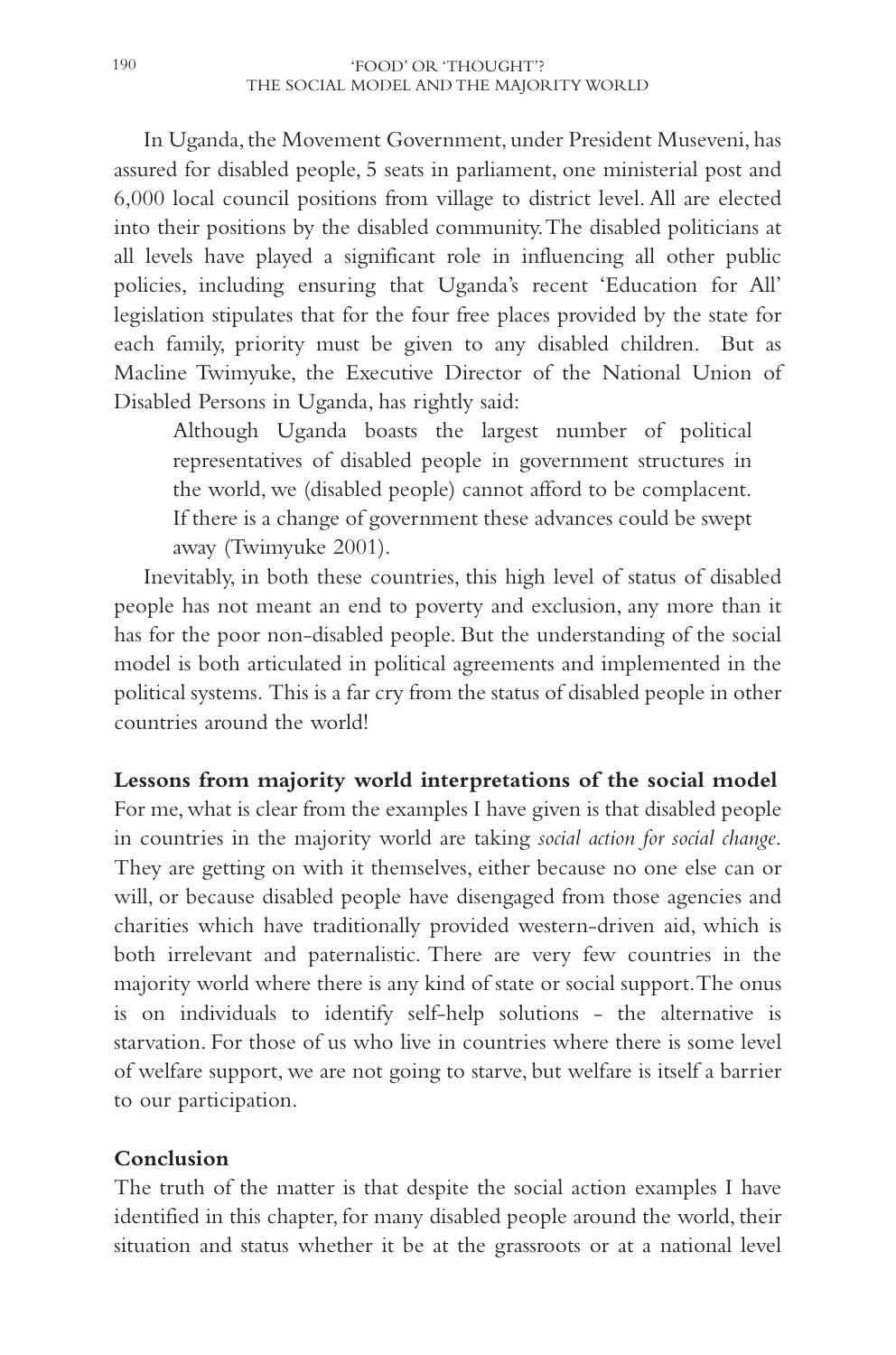remains at a de-humanising low. Disabled people remain the poorest of the poor whatever the economic state of the country. Disabled people in every country around the world are still being excluded, abused and killed because of the continued lack of value given to our lives and lack of recognition of our humanity.And for many disabled people facing such a fate, a social model explanation for their experience seems irrelevant because it is not the quick fix solution many desperately want. The evidence from Disability Awareness in Action's Human Rights Violations database shows that nearly half a million disabled people have had their human rights violated - 10 per cent of this number have been denied the 'Right to Life' - 31 per cent experienced cruel and degrading treatment (Light 2003).This clearly shows that we are still a long way from a world free of disablism.

The social model has illustrated clearly that solutions to our exclusion, our oppression lie in human rights, equality and justice and the celebration of diversity. The social model is not just an academic tool, it is a lived experience as can be seen from the work being done by the disabled people living in Projimo, Africa, Asia and in many other parts of the majority world. So in conclusion the social model is still absolutely relevant as an explanation of our experience as disabled people whether we live in the developed or majority world. The barriers may be different but the solutions are the same - social action creating social change.

# **Bibliography**

- Campbell, J. and Oliver, M. 1996: *Disability Politics: Understanding our Past, Changing our Future*. London: Routledge.
- DPI 1981: *Proceedings of the First World Congress*. Sweden: Disabled Peoples' International.
- Fletcher, A. and Hurst, R. 1995: *Overcoming Obstacles to the Integration of Disabled People*. London: Disability Awareness in Action.
- Hunt,P.1966:A critical condition.In P.Hunt (ed.),*Stigma:The Experience of Disability*. London: Geoffrey Chapman, 145-59.
- Hurst, R. 2000:To Revise or Not to Revise? *Disability & Society*, 15 (7), 1083-1087.
- Lansdown, G. 2001: *It is our World Too! a report on the lives of disabled children*. London: Disability Awareness in Action.
- Light, R. 2003: *Review of Evidence contained on the DAA Human Rights Database*. London: Disability Awareness in Action & DAART Centre.